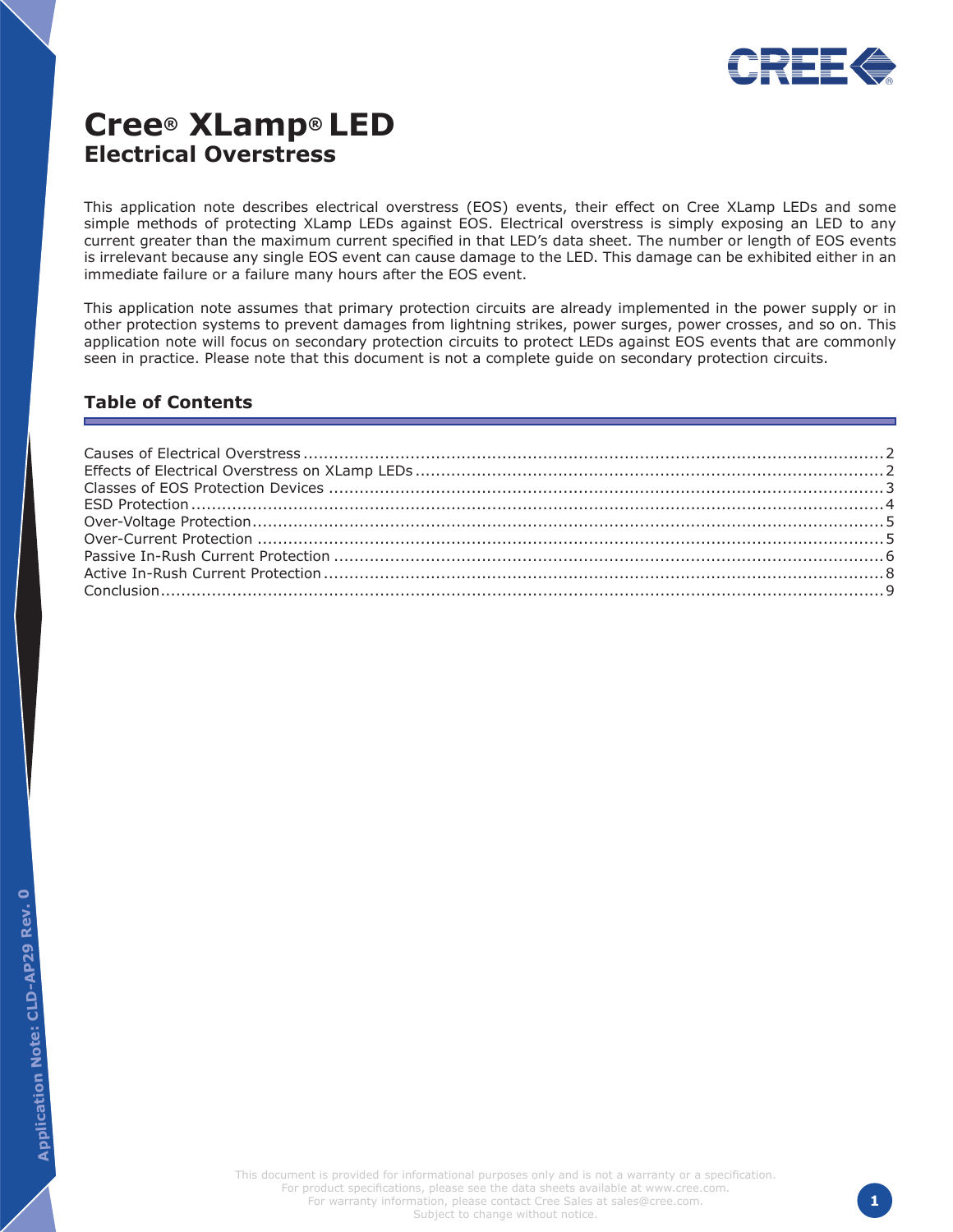

### **Causes of Electrical Overstress**

The main causes of electrical overstress of LEDs are:

#### **1. Electrostatic discharge (ESD) events**

ESD is a widely recognized hazard during manufacturing, shipping and handling of many semiconductor devices. All XLamp LEDs contain ESD protection devices and are classified as class 2 in the MIL-STD-883 Human Body Model, meaning they will survive 2kV ESD events. While XLamp LEDs have protection, it is still possible to induce EOS damage via ESD events.

#### **2. Transient over-current events**

Transient over-current events are events that subject the LED to current that is higher than the maximum rated current on the LED data sheet, either directly through high current or indirectly through high voltage. These events are transient, meaning they happen for a short period of time – typically less than one second. These events are sometimes referred to as "spikes," as in "current spike" or "voltage spike."

If the over-current event occurs immediately when the LED is turned on or plugged into a energized power supply (also called "hot plugging"), this over-current event is called "in-rush current."

#### **3. Over-driving the LED**

In the case of over-driving, the LED is being constantly driven over the maximum rated current due to the driver circuit design, whether intentional or not. Since this is a design choice made in the LED driver circuit, this application note will not address protection circuitry for this cause of EOS.

### **Effects of Electrical Overstress on XLamp LEDs**

It is impossible to predict the failure mode of every LED exposed to electrical overstress, but Cree has seen two common symptoms of XLamp LEDs that have had an EOS event cause a catastrophic LED failure.

#### *Damage to Bond Wires*

One common failure mode from EOS is damage to the bond wires inside the LED package, as illustrated in Figure 1 below. This damage usually occurs as a burned wire or a broken wire. In addition, the EOS event can cause damage to other materials in close proximity to the bond wires, such as the encapsulant or phosphor.

#### *Damage Near Bond Pads*

Another common failure mode from EOS is damage to the LED chip itself near the bond pads, as shown in Figure 2 below.



This document is provided for informational purposes only and is not a warranty or a specification. For product specifications, please see the data sheets available at www.cree.com. For warranty information, please contact Cree Sales at sales@cree.com.

Cree, Inc. 4600 Silicon Drive Durham, NC 27703 USA Tel: +1.919.313.5300 www.cree.com/xlamp

Copyright © 2009 Cree, Inc. All rights reserved. The information in this document is subject to change without notice. Cree, the ogo, and XLamp are registered trademarks of Cree, Inc.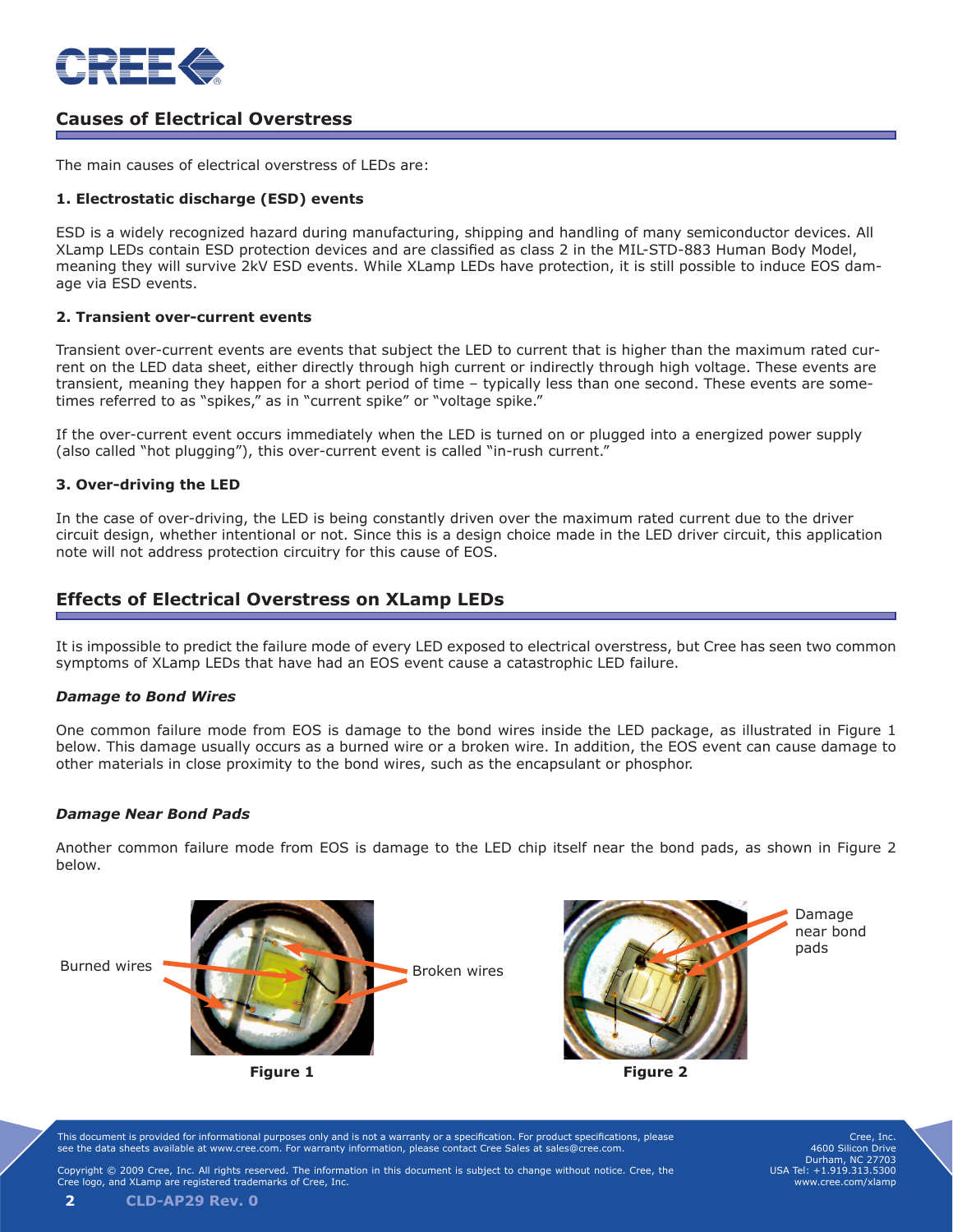

### **Classes of EOS Protection Devices**

There are two main categories of devices that help protect LEDs from electrical overstress: over-voltage protection devices and current limiters.

> Power dissipation during the EOS event, since the clamp voltage can be large.

> Crowbar short-circuit protection should turn off once the EOS event is removed.

#### *Over-voltage protection devices*

Over-voltage protection devices are connected in parallel to the electronic equipment to be protected (Figure 3). These devices are designed to stay off in standard working conditions to avoid any influence with the other electronics circuits and to minimize the over-voltage when an EOS event occurs.

Over-voltage protection devices are divided into two families: clamp devices and crowbar devices. Both types of device are available in unidirectional or bidirectional working directions. The I-V curves for these two devices are illustrated in Figure 4 (right).

**Device Behavior Behavior Behavior Belavior B** 

Limit (or "clamp") the voltage at a defined value during an

Attempt to create a short circuit when the device's trigger

voltage is reached

EOS event



**Figure 3**



**Figure 4**

### *Current limiter devices*

Clamp devices

Crowbar devices

Current limiter devices are connected in series to the electronic equipment to be protected (Figure 5). As the name suggests, these devices are designed to limit the current passing through to a specified current.

Current limiter devices are divided into two families: one-time devices and resettable devices.

| <b>Device</b>      | <b>Behavior</b>                                                                                                                                   |  |
|--------------------|---------------------------------------------------------------------------------------------------------------------------------------------------|--|
| One-time devices   | Create an open-circuit during EOS event. The device must be replaced to<br>restore the circuit to original condition.                             |  |
| Resettable devices | Change resistance value during an EOS event. Removing the EOS or<br>switching off the power supply will restore the device to its original state. |  |



Cree recommends the use of resettable current limiter devices because they control the current directly and match the low maintenance characteristics of XLamp LEDs.

This document is provided for informational purposes only and is not a warranty or a specification. For product specifications, please see the data sheets available at www.cree.com. For warranty information, please contact Cree Sales at sales@cree.com.

Cree, Inc. 4600 Silicon Drive Durham, NC 27703 USA Tel: +1.919.313.5300 www.cree.com/xlamp

Copyright © 2009 Cree, Inc. All rights reserved. The information in this document is subject to change without notice. Cree, the Cree logo, and XLamp are registered trademarks of Cree, Inc.

**3 CLD-AP29 Rev. 0**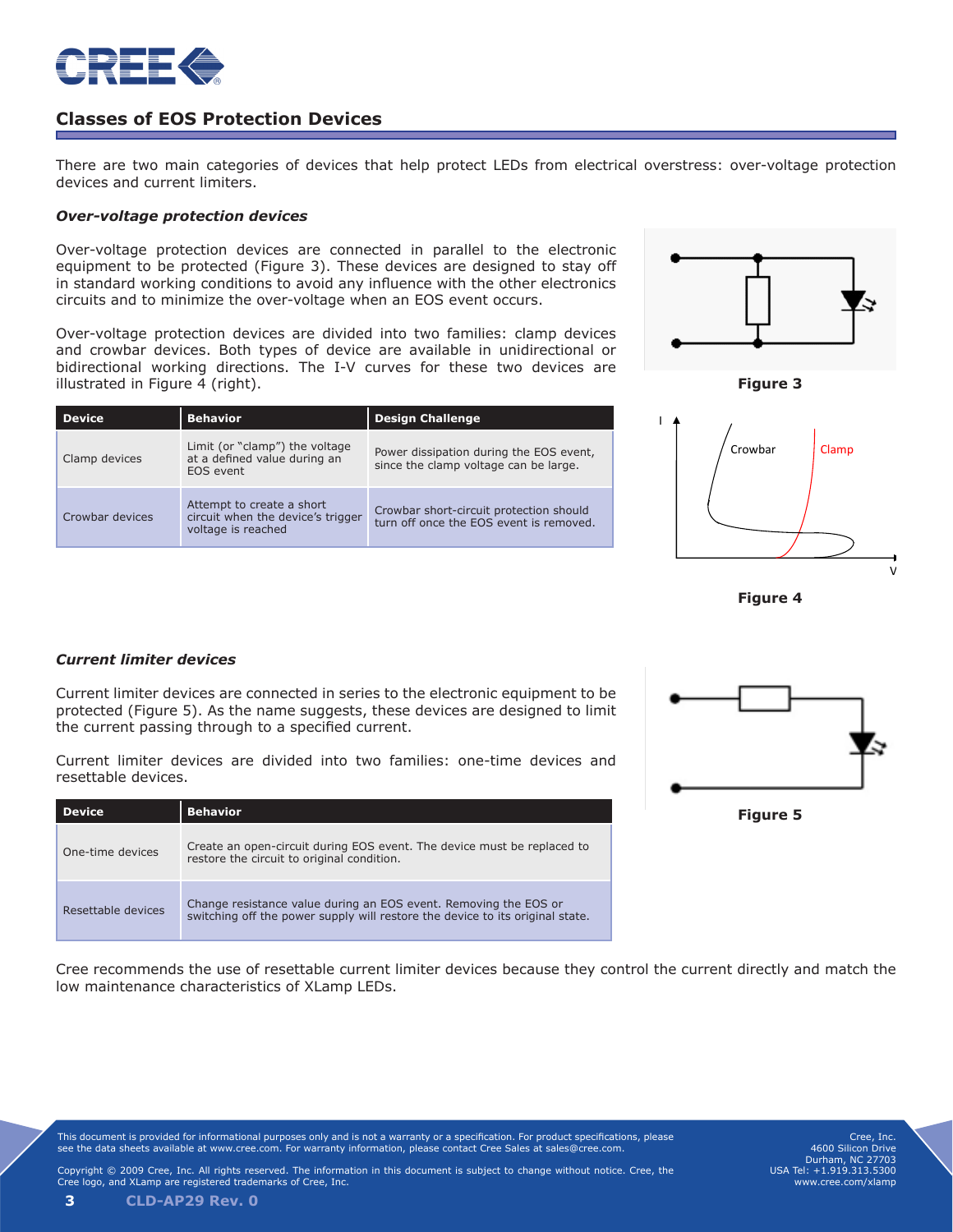

# **ESD Protection**

As mentioned previously, all XLamp LEDs contain ESD protection devices. This level of ESD protection should be sufficient for standard surface-mount production and handling procedures. Nevertheless, certain applications may require higher levels of ESD protection than what the XLamp LED provides.

There are two types of ESD suppressor devices, both over-voltage clamp devices: transient voltage suppressors (TVS) and multilayer varistors. Understanding the following key parameters (Figure 6) will aid in selecting these ESD suppressors.

| <b>Parameter</b>             | <b>Meaning</b>     | <b>Description</b>                                                                                                 |
|------------------------------|--------------------|--------------------------------------------------------------------------------------------------------------------|
| $V_{\rm RM}$ / $V_{\rm RWM}$ | Stand-off voltage  | For $V \leq V_{\text{RM}}$ , the device is high impedance and will<br>have very low leakage current                |
| $I_{\rm p}$ / $I_{\rm pm}$   | Leakage current    | Current that leaks through device when it is in the "off"<br>state (less than $10 \mu$ A)                          |
| $V_{\rm_{RR}}$               | Breakdown voltage  | Voltage at which the device starts to conduct, measured<br>at a specific current (typically 1 mA or 10 mA)         |
| $V_c/V_{ci}$                 | Clamping voltage   | Maximum voltage drop across device at the specific cur-<br>rent $I_{\text{nn}}$                                    |
| $1_{\text{pp}}$              | Peak pulse current | Maximum current the device withstand without dam-<br>age. Value depends on the specific waveform used for<br>test. |





**Figure 7**

ESD suppressors must be used in parallel to each LED to protect each pin of the LED from ESD events (Figure 7). The devices should be selected so that  $\mathsf{V}_{_{\sf BR}}$  is greater than the maximum forward voltage of the LED used. For example, the maximum voltage of an XLamp XR-C cool white LED at 350 mA is 4.0 V, so the ESD suppressor should have  $V_{BR} > 4.0$  V. Depending on the circuit topology, layout and devices used, the circuit could survive higher ESD events (i.e., a 4kV transient) with no damage to the LED.

This document is provided for informational purposes only and is not a warranty or a specification. For product specifications, please see the data sheets available at www.cree.com. For warranty information, please contact Cree Sales at sales@cree.com.

Cree, Inc. 4600 Silicon Drive Durham, NC 27703 USA Tel: +1.919.313.5300 www.cree.com/xlamp

Copyright © 2009 Cree, Inc. All rights reserved. The information in this document is subject to change without notice. Cree, the Cree logo, and XLamp are registered trademarks of Cree, Inc.

**4 CLD-AP29 Rev. 0**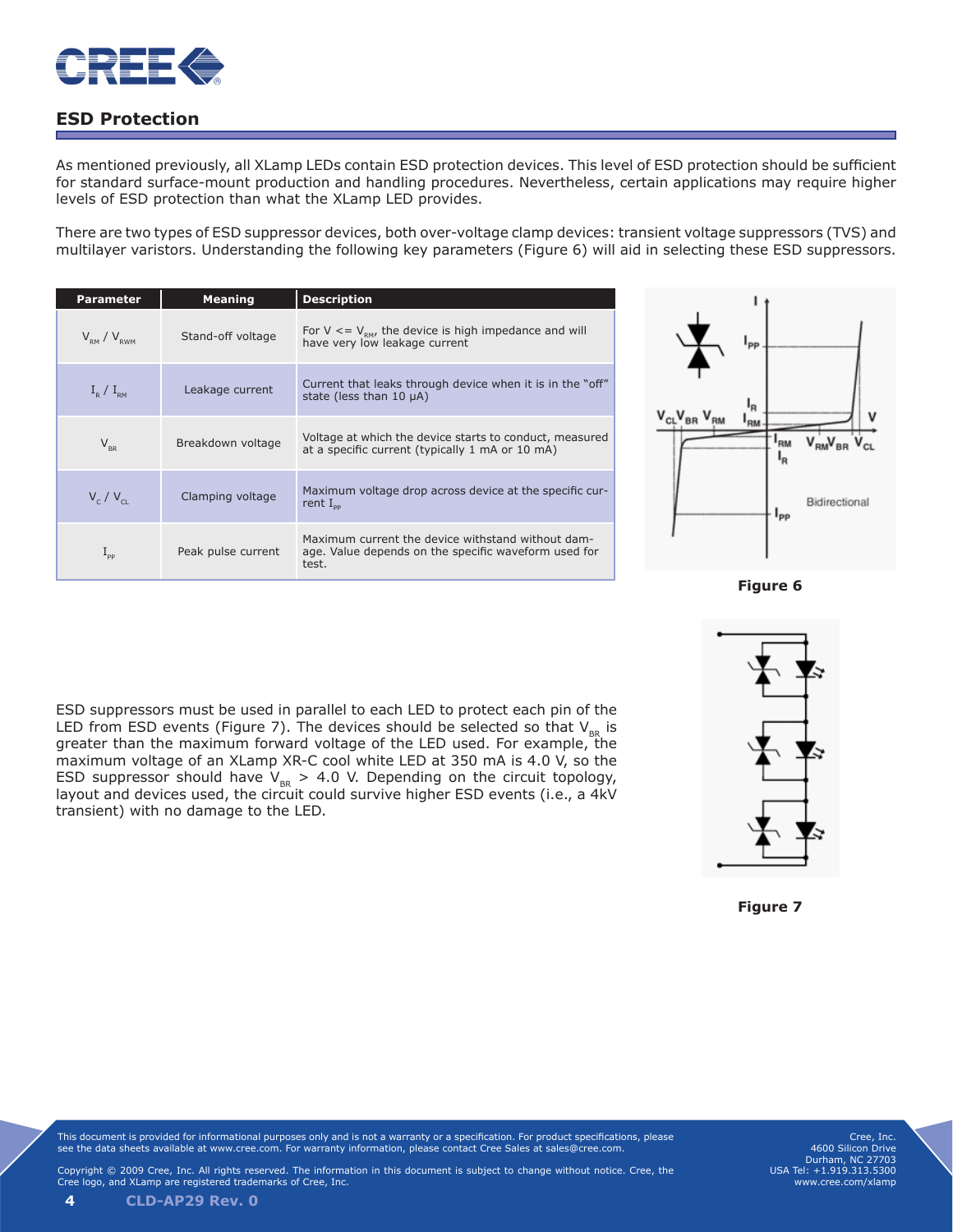

# **Over-Voltage Protection**

Over-voltage events to LED arrays can happen frequently – during LED fixture handling, installing and maintenance. One way to protect LED arrays from these events is to put an over-voltage protection device in parallel to the LED array (Figure 8). As already discussed in the ESD Protection section, transient voltage suppressors (TVS) are a good choice to limiting over-voltage events.

However, in this application, since the TVS is protecting the entire array of LEDs instead of just one, the breakdown voltage  $(V_{BR})$  of the device selected must be higher than the maximum voltage of the entire LED array for the intended operating current of the fixture. This value will depend on the LEDs used and the connection configuration used in the LED array. For example, 3 XLamp XR-C cool white LEDs in series at 350 mA would have a maximum voltage of  $(3 * 4.0)$  $V$ ) = 12.0 V.

Cree does not recommend using only over-voltage protection because most LEDs have forward voltages closer to the typical value and not the maximum value. An over-voltage event that is limited to the maximum voltage by a TVS device may still cause an over-current condition with the LEDs due to the variation of I-V characteristics of LEDs.

### **Over-Current Protection**

As discussed in the Classes of EOS Protection Devices section, resettable overcurrent devices are recommended as the best option for protecting LEDs from over-current events. Resettable over-current devices are based on Positive Temperature Coefficient resistors (PTC). These devices increase their resistance when temperature increases, either through the device's own power dissipation or by an increase in ambient temperature. A PTC device in series with an LED array (Figure 9) will decrease the current to the LEDs in an over-current situation.



**Figure 8**



The key parameters of PTC devices are:

| <b>Parameter</b>                | <b>Meaning</b>                   | <b>Description</b>                                                                                                                                                                           |
|---------------------------------|----------------------------------|----------------------------------------------------------------------------------------------------------------------------------------------------------------------------------------------|
| $I_{\rm R}$ / $I_{\rm HOL}$     | Rated current /<br>Hold current  | In 25°C ambient, maximum current of device before switching to increasing resistance. In practice, this<br>value will have to be de-rated to the maximum ambient temperature of the fixture. |
| $I_{\text{sw}}/I_{\text{trip}}$ | Switch current /<br>Trip current | In 25°C ambient, minimum current of device before switching to increasing resistance. In practice, this<br>value will have to be de-rated to the maximum ambient temperature of the fixture. |
| $V_{MAX}$                       | Maximum voltage                  | In 25°C ambient, maximum voltage allowed.                                                                                                                                                    |
| $L_{MAX}$                       | Maximum current                  | Maximum current allowed during VMAX conditions.                                                                                                                                              |

The maximum voltage, maximum current and maximum ambient temperature of the LED array should be considered to help select the appropriate PTC product family. Next, the rated current of the PTC's product family should be derated according to the maximum ambient temperature to select the specific product that will remain off under normal operating conditions.

Using PTC for current limiting has challenges. First, the switch current can be two (or more) times the rated current, so the allowed LED current during an EOS event could still be more than maximum LED drive current. Second, the PTC device must warm up to offer the over-current protection, which can take hundreds of milliseconds to seconds before over-current protection is achieved. Based on these challenges, the use of PTC resistors for over-current protection is most useful when the normal operating current is small relative to the maximum current of the LEDs used.

This document is provided for informational purposes only and is not a warranty or a specification. For product specifications, please see the data sheets available at www.cree.com. For warranty information, please contact Cree Sales at sales@cree.com.

Cree, Inc. 4600 Silicon Drive Durham, NC 27703 USA Tel: +1.919.313.5300 www.cree.com/xlamp

Copyright © 2009 Cree, Inc. All rights reserved. The information in this document is subject to change without notice. Cree, the Cree the Cree et all of the Cree the Cree is the Cree is the Cree is the Cree is the Cree is logo, and XLamp are registered trademarks of Cree, Inc.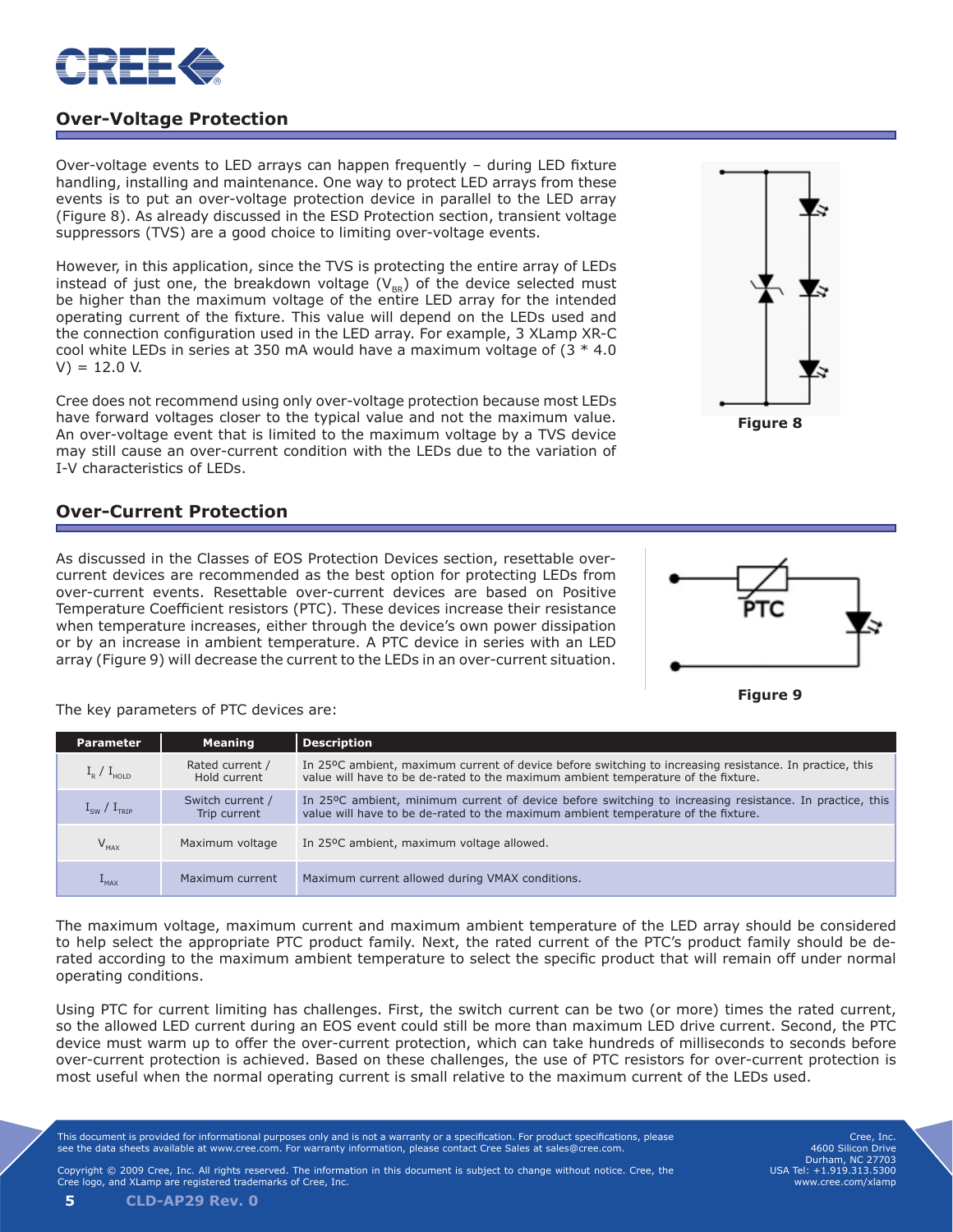

# **Passive In-Rush Current Protection**

As described in the Causes of Electrical Overstress section, one common form of over-current event occurs when LEDs are connected to an energized power supply or when the power supply is first turned on. This event is called in-rush current. In-rush current protection can be implemented either with a passive solution (discussed in this section) or with active protection (discussed in the next section).

Devices called Negative Temperature Coefficient resistors (NTC) provide passive in-rush current protection. NTC resistors are complementary devices to the PTC resistors discussed in the previous section. NTC resistors come in two basic classes: high resistance and low resistance. High resistance devices are commonly used for performing thermal measurements. Low resistance devices are commonly used for in-rush current protection. Specifically, during a power supply hot-plug or initial power-up, the NTC devices present a high resistance value that protects the LEDs from in-rush current. After the device's transient time, the NTC resistor will turn on and resistance will be negligible.



**Figure 10**

Figure 11 (below) shows an example of in-rush current without and with NTC device protection.

The key parameters of NTC devices are:

| <b>Parameter</b>                     | <b>Meaning</b>                | <b>Description</b>                                                   |
|--------------------------------------|-------------------------------|----------------------------------------------------------------------|
| $R_{p}$ / R                          | Rated resistance              | In 25°C ambient, resistance of NTC in off state                      |
| $+$ <sub>MAX</sub>                   | Maximum current               | In 25°C ambient, maximum continuous current                          |
| $B_{25/xx}$                          | Temperature coef-<br>ficient  | Used to calculate the NTC resistance at a specific temperature       |
| $C_{\text{TEST}}$ / $C_{\text{MAX}}$ | Energy absorption<br>capacity | Typically specified for 230 $V_{\text{pms}}$ or 110 $V_{\text{pms}}$ |



**Figure 11**

This document is provided for informational purposes only and is not a warranty or a specification. For product specifications, please see the data sheets available at www.cree.com. For warranty information, please contact Cree Sales at sales@cree.com.

Cree, Inc. 4600 Silicon Drive Durham, NC 27703 USA Tel: +1.919.313.5300 www.cree.com/xlamp

Copyright © 2009 Cree, Inc. All rights reserved. The information in this document is subject to change without notice. Cree, the Cree logo, and XLamp are registered trademarks of Cree, Inc.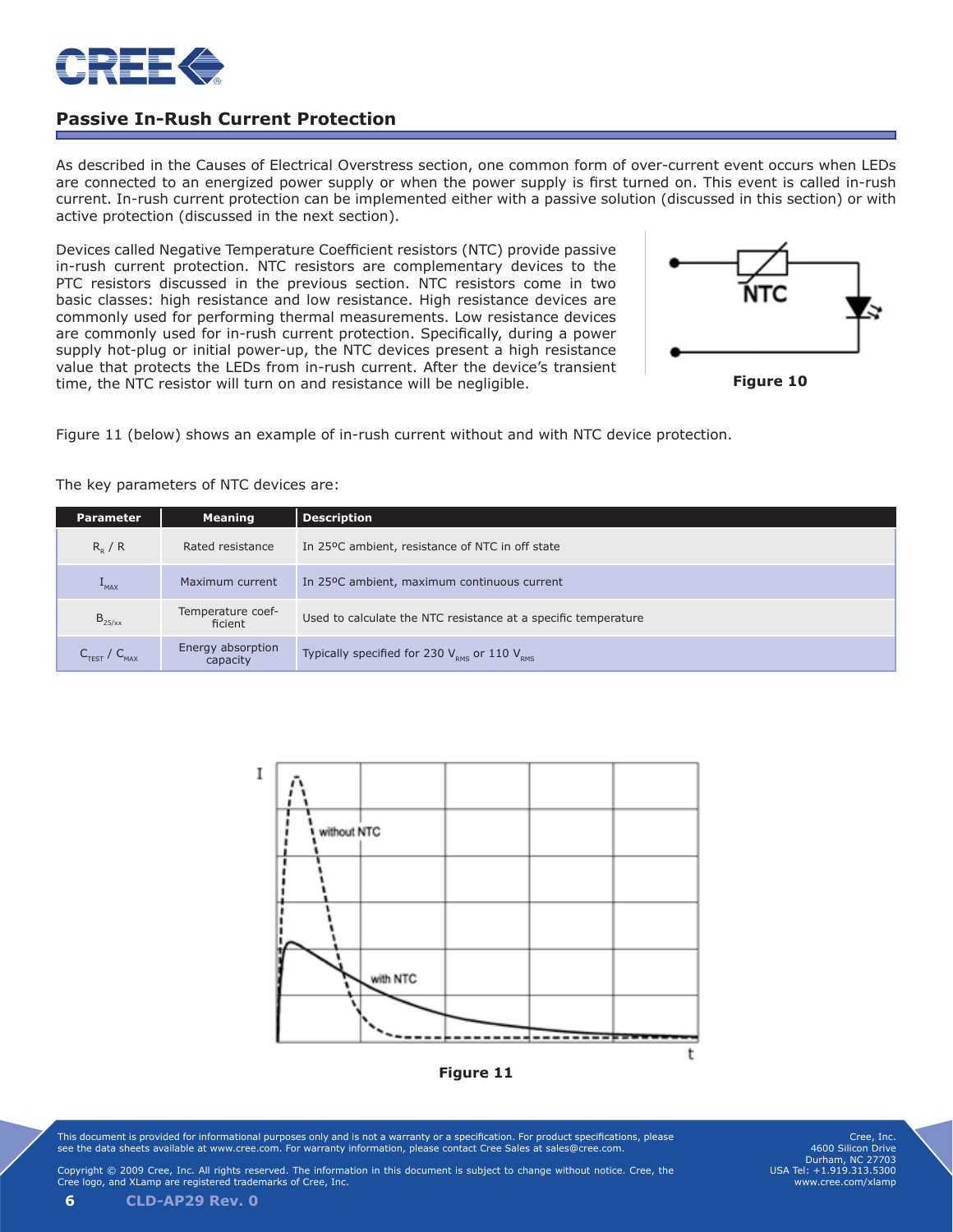

# **Passive In-Rush Current Protection (continued)**

To choose the best NTC for the application, find the maximum output voltage of the power supply and the typical voltage used by the LEDs at their normal operating current. Using the difference between the two voltages and the resistance of the NTC, the initial peak current can be calculated with the following formula:

$$
I_{\text{NTCpeak}} = (V_{\text{outputMAX}} - N^*V_{F}) / R_{\text{NTC}}
$$

Where  $R_{NTC}$  is the NTC resistance at ambient temperature of 25°C.

Most applications will have ambient temperatures different than 25ºC, so the correct NTC resistance should be calculated with the following formula:

$$
R_{_{NTC}} = R_{_R} * e^{B * (1/T - 1/TR)}
$$

Where B is the NTC resistor's temperature coefficient and temperatures are in Kelvin (K).

### *NTC Resistor Design Example*

For this example, the ambient temperature will be assumed to be 40ºC and the following NTC parameters will be used:

- $R<sub>R</sub>$  = 33 ohm
- $I_{MAX}$  = 1.3A
- $B_{25/100} = 3000$
- $C_{\text{TEST}}^{\text{SUS}} = 100 \mu F$  at 230V

This example NTC resistor has the following resistance at 40ºC ambient:

$$
R_{\text{NTC}} = 33 * e^{3000 * (1/313.15 - 1/298.15)} = 20.4 \text{ ohm}
$$

The LED array contains 3 LEDs connected in series with typical forward voltage of 3.3 V at 350 mA.

$$
I_{\text{NTCpeak}} = (24 - 3 \times 3.3) / 20.4 = 0.69 \text{ A}
$$

The calculated I<sub>NTCpeak</sub> of 0.69 A is smaller than the example NTC resistor's I<sub>MAX</sub> of 1.3 A. Therefore, the NTC selected will work properly.

To save money and board space, one could find another NTC with the same R and B values but with a lower  $I_{\text{max}}$  - since I<sub>MAX</sub> will only be violated for a short time during hot-plug or initial power-on conditions. For example, consider an NTC  $T_{\text{MAX}}$  will brity be violated for a short time daring not pay of mixing position of  $T_{\text{MAX}} = 0.5$  A. Under normal drive current of 0.35 A, the NTC resistor is still within specifications, but the I<sub>NTCpeak</sub> is greater than specification. To check if the NTC will work for the short time with the in-rush current, the  $\mathsf{C}_{\mathsf{TEST}}$  value of the NTC resistor must be used.

First, use the capacitor energy formula to calculate the maximum energy from the in-rush current:

$$
E = \frac{1}{2} * C * V^2
$$
  
E = \frac{1}{2} \* 100e-6 \* 230<sup>2</sup> = 2.7 J

Next, use the formula backwards to calculate the equivalent capacitance at 24 V:

$$
C = E * 2 / V2
$$
  
C = E \* 2 / (V - 3 \* VF)<sup>2</sup> = 2.7 \* 2 / (24 - 9.9)<sup>2</sup> = 27mF

If the power supply capacitors are smaller than the calculated value, then the smaller NTC can be used without issue. For this example, since the calculated capacitance is so high, the cheaper NTC resistor can be used in the application.

This document is provided for informational purposes only and is not a warranty or a specification. For product specifications, please see the data sheets available at www.cree.com. For warranty information, please contact Cree Sales at sales@cree.com.

Cree, Inc. 4600 Silicon Drive Durham, NC 27703 USA Tel: +1.919.313.5300 www.cree.com/xlamp

**7 CLD-AP29 Rev. 0**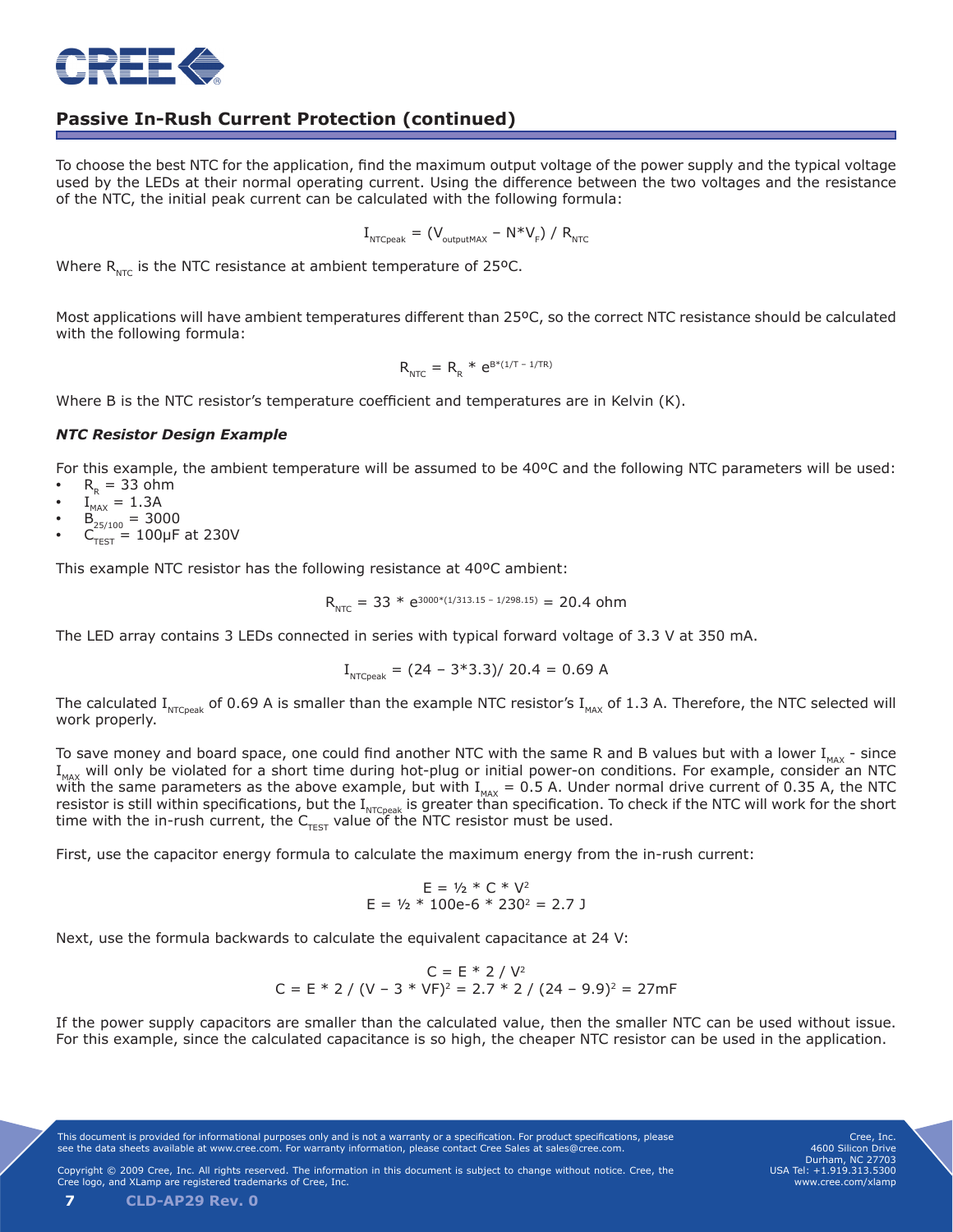

# **Passive In-Rush Current Protection (continued)**

#### *Challenges with Passive In-Rush Current Protection*

Using NTC resistors for passive in-rush current protection presents two design challenges. First, when the power is removed from the LED fixture, the NTC resistor cools down after a period of time (generally 30 seconds through 2 minutes after power down) and it is not as capable of limiting in-rush current. Therefore, if in-rush current events are expected to occur around 1 minute or so apart, the NTC resistor does not offer very effective over-current protection.

Second, the energy dissipation of the NTC resistor will reduce the total efficiency of the LED fixture. The amount of energy loss through the NTC resistor will depend on ambient temperature and drive current used, but this loss can be significant. The NTC resistor is a good solution with many LEDs in series and with a maximum power supply voltage not much greater than the maximum forward voltage of the LED array.

### **Active In-Rush Current Protection**

For power supplies with high maximum output voltages or with requirements for the highest possible efficacy, active in-rush current protection may be a better option than using passive devices. Active in-rush current protection circuits have on-state resistance of just a few milliohms (instead of several ohms) and reset within milliseconds instead of minutes. This protection can be implemented with a MOSFET & TVS circuit (Figure 12) or with a dedicated in-rush current limiter device.

To demonstrate the advantage of the active in-rush current protection circuit, Cree conducted a worst-case scenario with and without the protection circuit in place. The worst-case test was to hot-plug an LED driver designed to power 12 LEDs in series at 350 mA into just a single LED. This specific power supply used had an open-circuit output voltage of 49 V. Figure 13 shows the results of



hot-plugging this power supply into a single LED. The LED was exposed to peak current of 12.0 A and was driven over the target current for 20 ms. This is a typical EOS condition caused by in-rush current, which can cause a catastrophic failure and will ultimately compromise the long-term reliability of the LED.

By contrast, Figure 14 shows the result of hot-plugging the same power supply to the same LED with the in-rush current protection circuit in place. The power supply current does not exhibit a large current peak and reaches the target current within 200 ms.



This document is provided for informational purposes only and is not a warranty or a specification. For product specifications, please see the data sheets available at www.cree.com. For warranty information, please contact Cree Sales at sales@cree.com.

Cree, Inc. 4600 Silicon Drive Durham, NC 27703 USA Tel: +1.919.313.5300 www.cree.com/xlamp

Copyright © 2009 Cree, Inc. All rights reserved. The information in this document is subject to change without notice. Cree, the logo, and XLamp are registered trademarks of Cree, Inc.